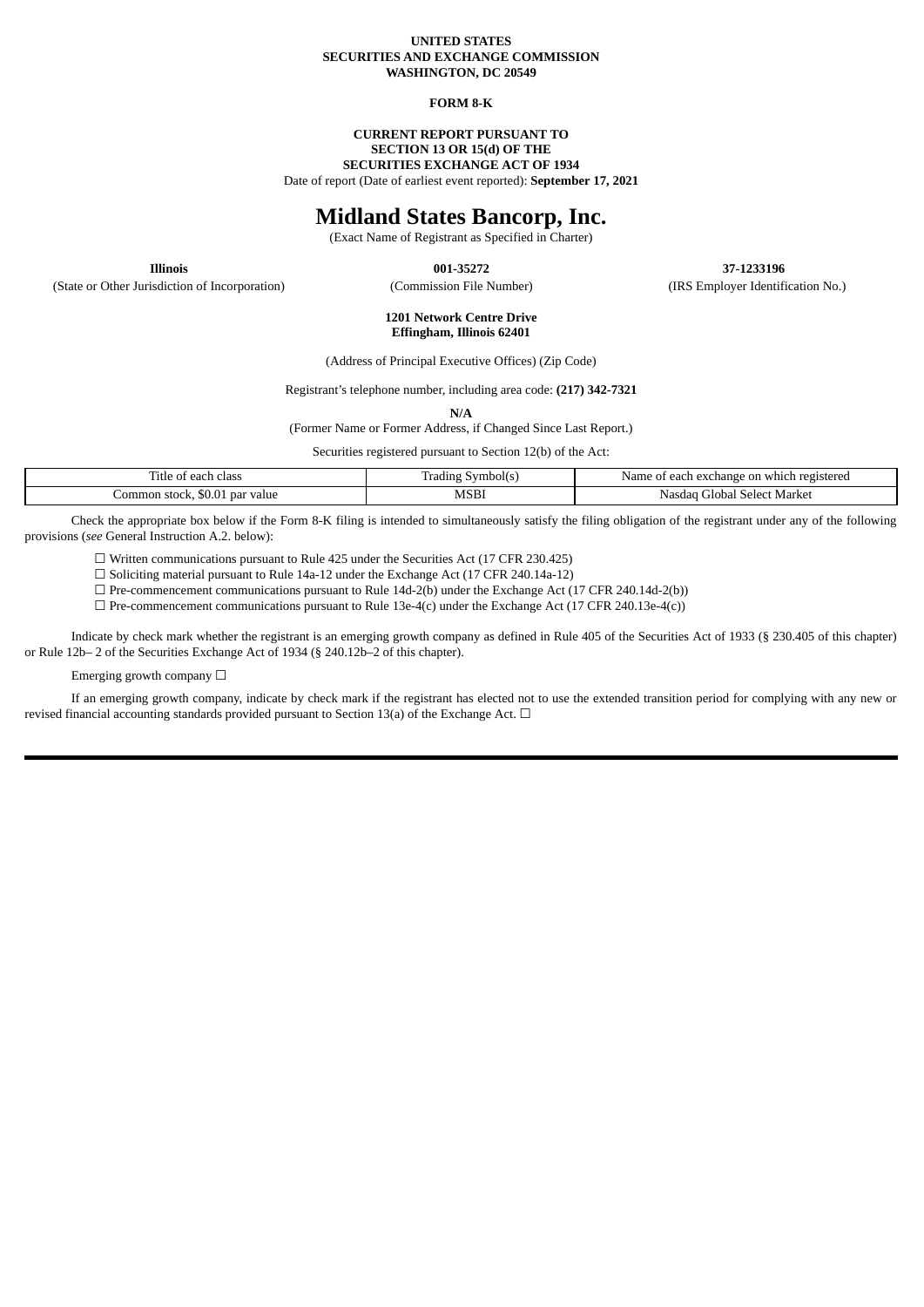#### **Item 7.01. Regulation FD Disclosure.**

Midland States Bancorp, Inc. (the "Company") is filing slides from its investor presentation (the "Presentation") that contain updated information on loan deferrals. The Presentation will be used by the Company in meetings with investors and analysts. A copy of the updated slides is attached hereto as Exhibit 99.1 and is incorporated herein by reference. No other changes have been made to the Presentation filed on Form 8-K dated August 2, 2021.

The information in this Item 7.01 and the attached exhibits shall not be deemed "filed" for purposes of Section 18 of the Securities Exchange Act of 1934, as amended, nor shall they be deemed incorporated by reference in any filing under the Securities Act of 1933, as amended, except as shall be expressly set forth by specific reference in any such filing.

#### **Item 9.01 Financial Statements and Exhibits.**

(d) Exhibits

| Exhibit No. | <b>Description</b>                                                          |
|-------------|-----------------------------------------------------------------------------|
| 99.1        | Midland States Bancorp, Inc. Updated Slides from Investor Presentation      |
| 104         | Cover Page Interactive Data File (embedded within the Inline XBRL document) |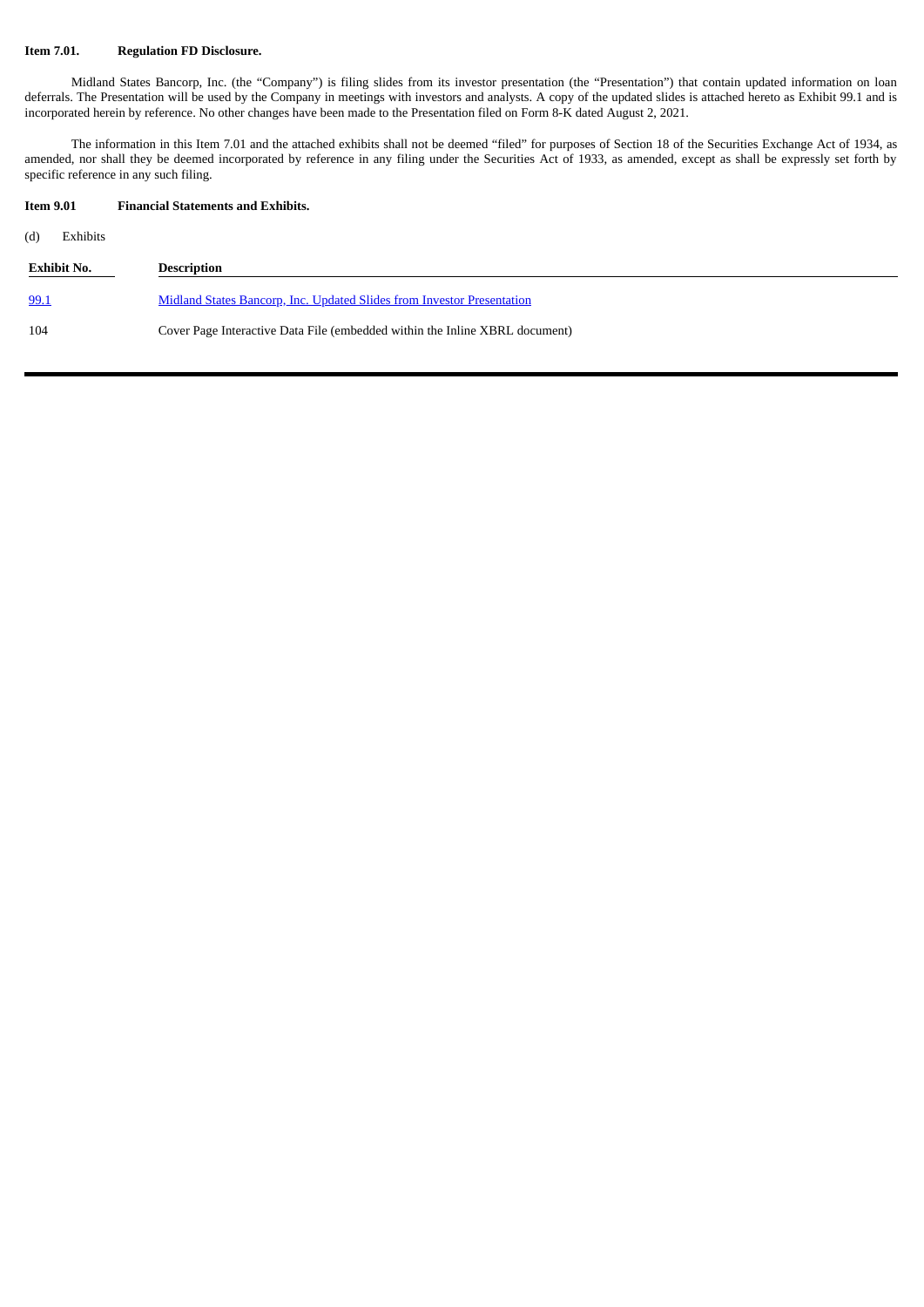#### **SIGNATURES**

Pursuant to the requirements of the Securities Exchange Act of 1934, the registrant has duly caused this report to be signed on its behalf by the undersigned hereunto duly authorized.

Date: September 17, 2021 MIDLAND STATES BANCORP, INC.

By: /s/ Douglas J. Tucker<br>Name: Douglas J. Tucker Name: Douglas J. Tucker<br>Title: Senior Vice Presid Senior Vice President and Corporate Counsel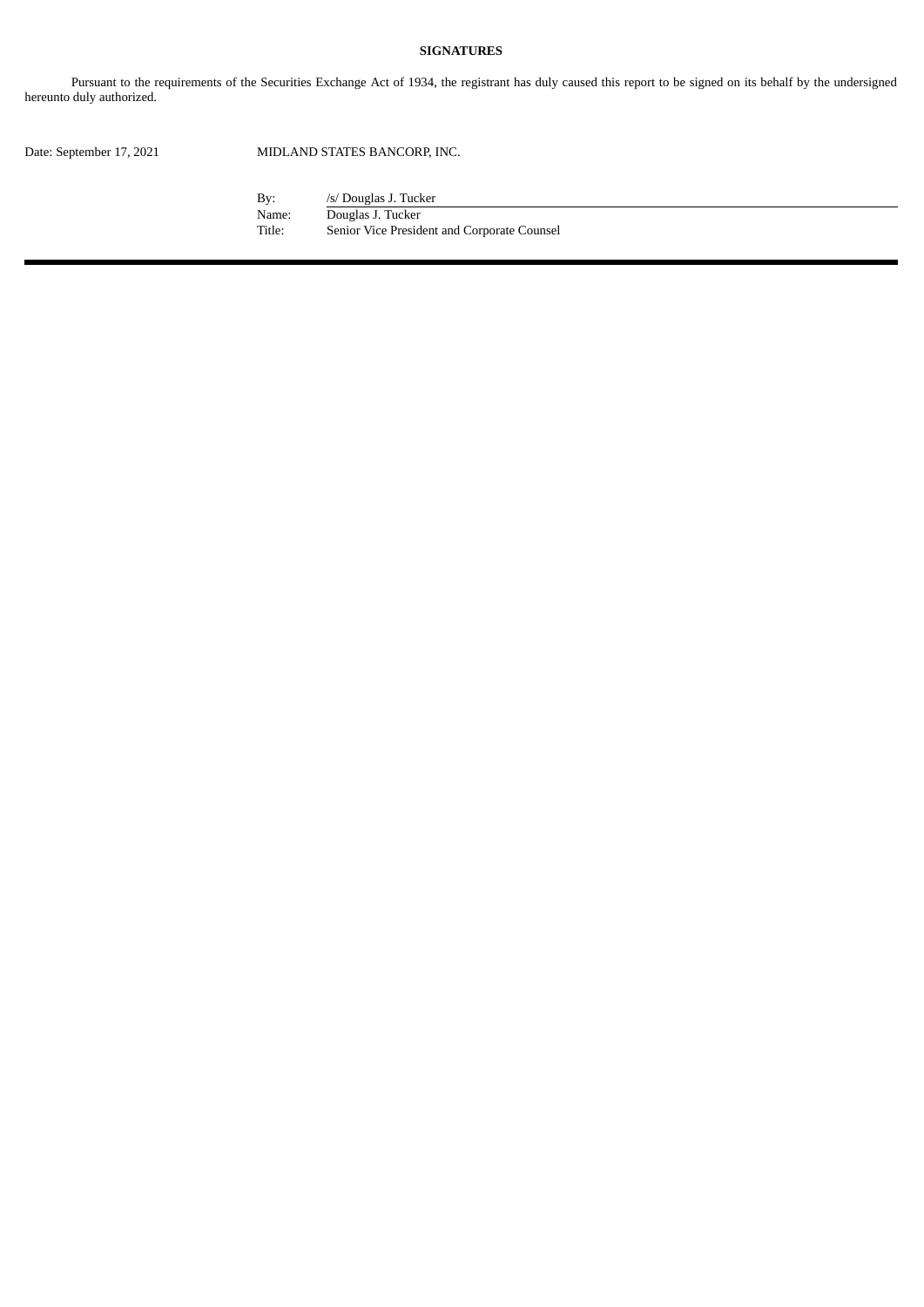### **Loan Deferral Overview**



<span id="page-3-0"></span>о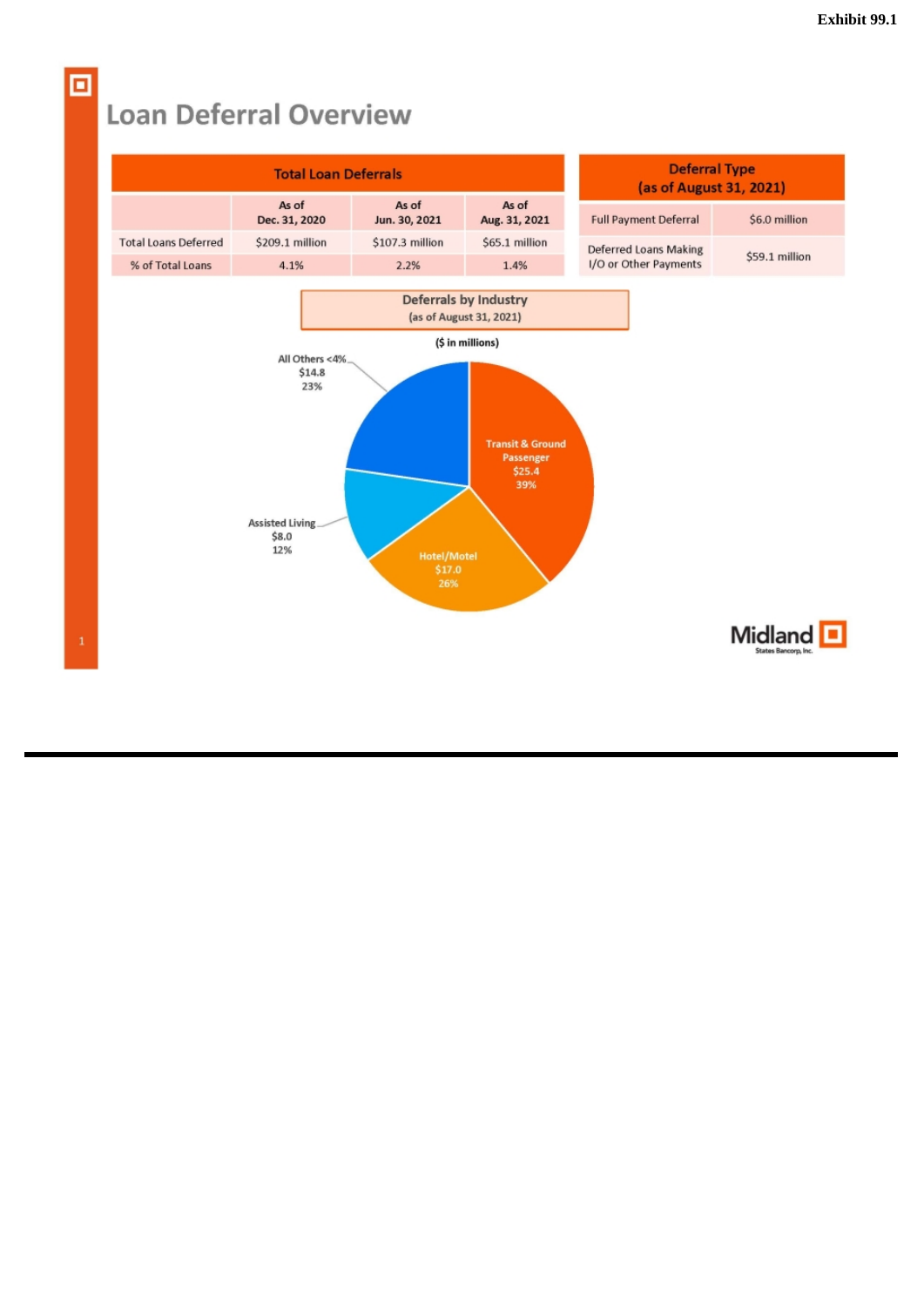# Midland Equipment Finance Portfolio Overview

| <b>Portfolio Characteristics</b><br>(as of 6/30/21)                                      |                                           |  | <b>Total Deferred</b><br><b>Loans and Leases</b>  |                   |                        |                  |                |                |
|------------------------------------------------------------------------------------------|-------------------------------------------|--|---------------------------------------------------|-------------------|------------------------|------------------|----------------|----------------|
| Nationwide portfolio providing financing solutions<br>to equipment vendors and end-users |                                           |  |                                                   | As of<br>12/31/20 | As of<br>6/30/21       | As of<br>8/31/21 |                |                |
| <b>Total Outstanding</b><br>Loans and Leases                                             | \$871.5 million<br>(18.0% of total loans) |  |                                                   |                   | <b>Total Deferrals</b> | \$50.1 million   | \$35.6 million | \$27.9 million |
| Number of Loans and Leases                                                               | 7,121                                     |  | Percentage of                                     | 5.8%              | 4.1%                   | 3.1%             |                |                |
| Average Loan/Lease Size                                                                  | \$122,384                                 |  | Portfolio                                         |                   |                        |                  |                |                |
| Largest Loan/Lease                                                                       | \$1.4 million                             |  | Deferred Loans<br>Making I/O or Other<br>Payments | \$28.2 million    | \$32.6 million         | \$26.6 million   |                |                |
| Weighted Average Rate                                                                    | 4.64%                                     |  |                                                   |                   |                        |                  |                |                |
| <b>Equipment Finance Deferrals by Industry</b><br>(as of August 31, 2021)                |                                           |  |                                                   |                   |                        |                  |                |                |
| (\$ in millions)                                                                         |                                           |  |                                                   |                   |                        |                  |                |                |
| All Others<br>\$2.5<br>9.0%<br>and the company's state and a                             |                                           |  |                                                   |                   |                        |                  |                |                |

Passenger<br>\$25.4<br>91.0%

 $\boxed{\text{Midland}}_{\text{Status Banog, loc}}$ 

回